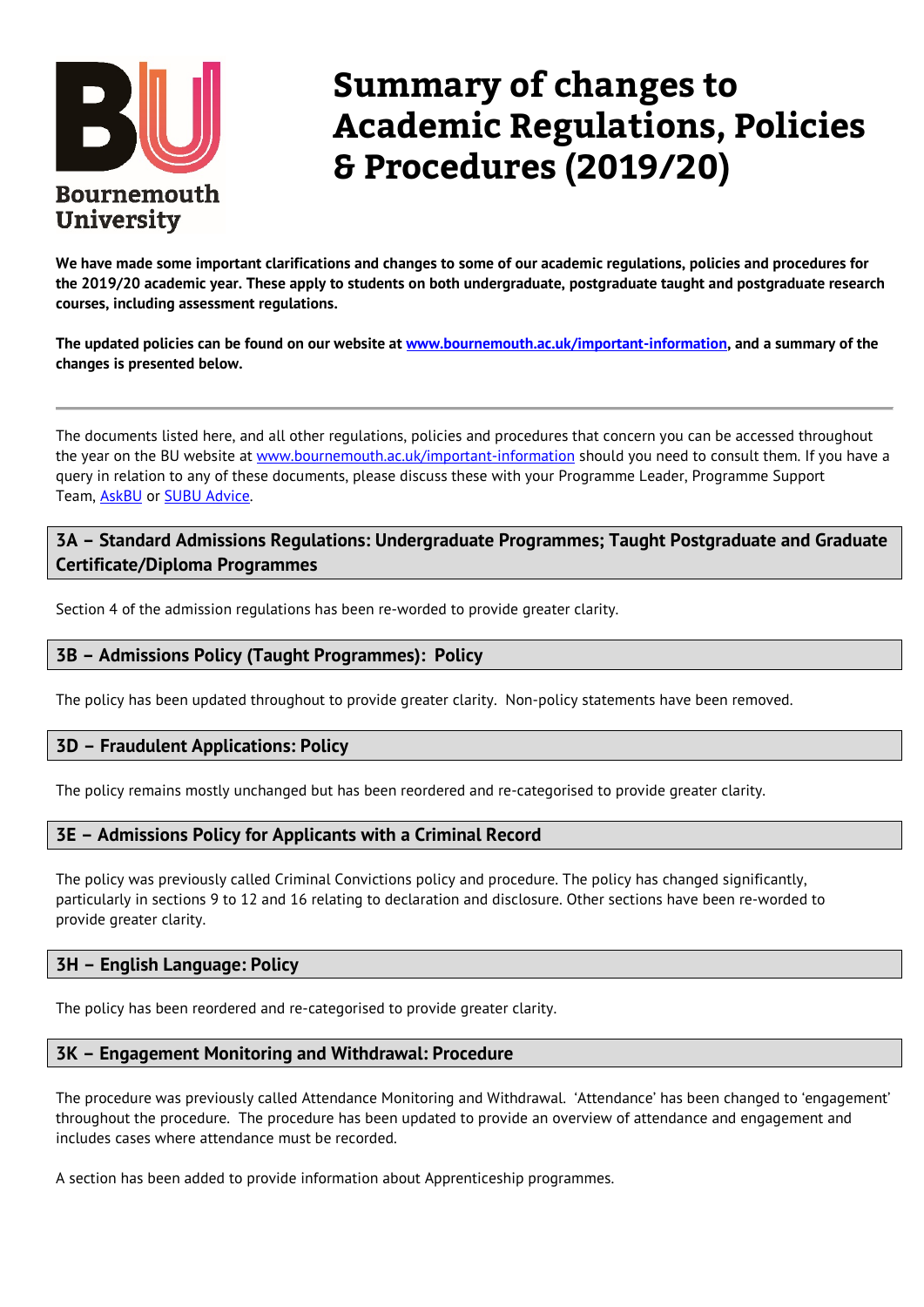## **3L – Fee Status: Policy**

The policy has been significantly revised as it is now a student-facing policy.

#### **3N - Enrolment**

The policy now includes a section confirming the protocol for students enrolling whilst carrying credit. In addition, a number of smaller changes have been made to provide greater clarity.

#### **3P – Recognition of Prior Learning: Policy and Procedure**

Mention of UK credit transfer has been removed to simplify the wording of the policy. However, a statement has been included to advise that RPL is the mechanism through which BU allows and supports credit transfer.

A section has been added highlighting the requirements for apprenticeship programmes including the need for an 'initial needs assessment' for all apprentices.

A section has been added to state the financial impact of all RPL decisions, e.g. rules around reduction of the tuition fee where RPL has been awarded.

#### **3U – Interruption of Study: Procedure**

A section has been added to the policy to explain the impact on tuition fees when a student interrupts their study.

#### **4A – Programme Approval, Review and Closure: Policy and Procedure**

The policy previously titled 'Evaluation , Modification and Monitoring of PGR programmes' has been retired. All aspects of the approval and periodic review of Postgraduate Research awards are now captured within this policy.

#### **4B – Programme and Unit Modifications: Policy and Procedure**

The proportion of students required to agree to implement a change to a published programme is reduced from at least 75% to more than 50% of all affected students. Alongside this % change, there is an additional requirement that all feedback received from students must be considered as part of the final approval of the change.

The policy previously titled 'Evaluation , Modification and Monitoring of PGR programmes' has been retired. Information relating to modifications to Postgraduate Research awards is now captured within this policy.

#### **4C – Panel Members for Programme Approval, Review and Closure: Procedure**

Student panel members are now fully included as part of the programme approval and periodic review process.

#### **4H – Evaluation, Monitoring and Modification of Postgraduate Research Degree Programmes: Procedure**

This policy has been retired. All aspects previously captured within this policy are now embedded within other more general policies and procedures which cover all BU provision.

#### **4K – Placements: Policy and Procedure**

The policy has been updated to ensure that short placements are referred to consistently throughout and to clarify the differences between placement, internships and work experience.

References to the Student Disciplinary policy have been added.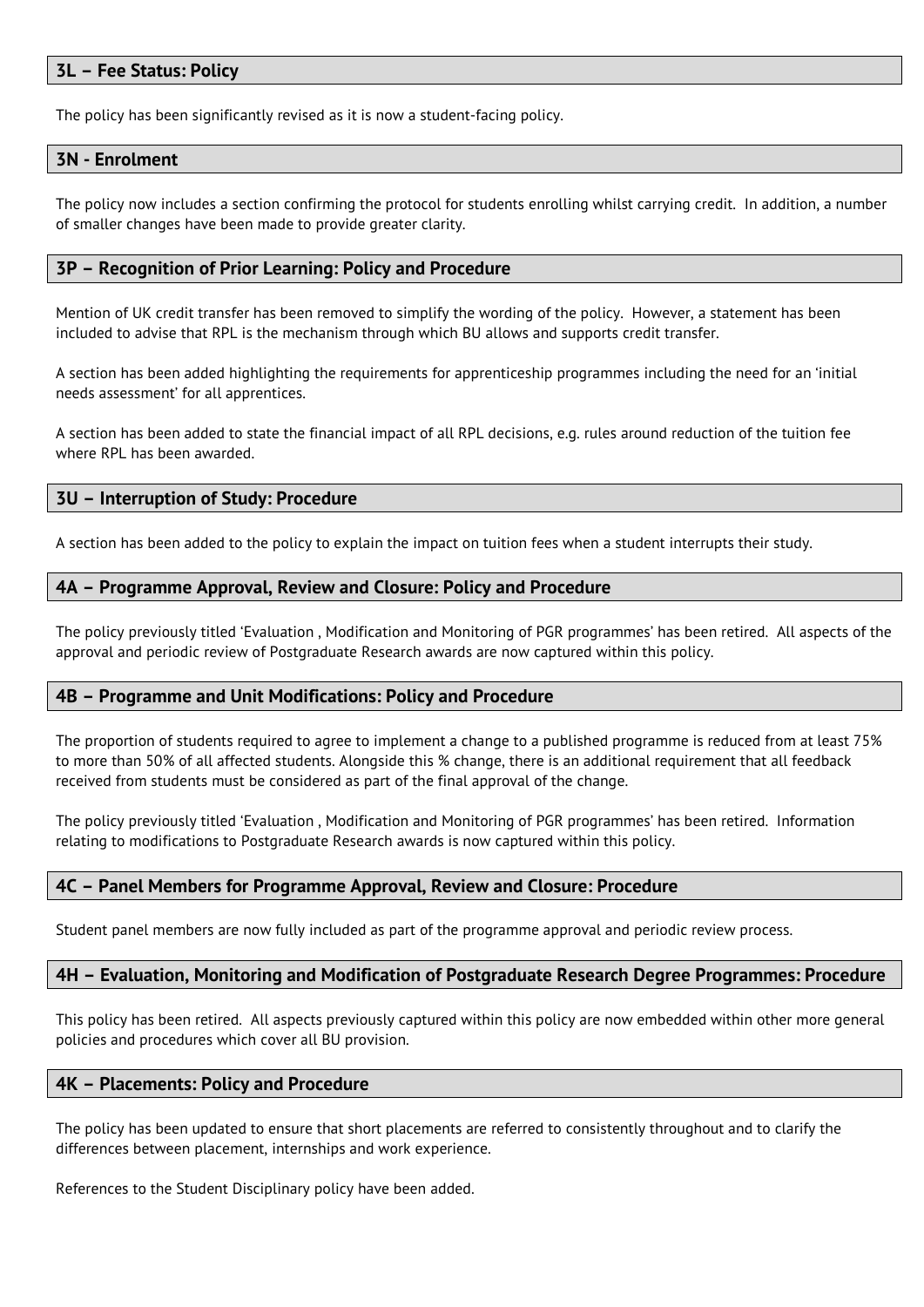Clearer guidance has been added around Tier 4 students who are prohibited from undertaking a self-employed route for placement.

Clarification has been added in relation to placement opportunities for international students and the carrying credit assessment regulation.

The procedure outlines that Placement Co-ordinators also support students on short placements (as well as Placement Development Advisors).

Guidance in the Erasmus+ section has been updated.

Information has been added about the Placement Opportunities Fund.

## **6D – Marking, Independent Marking and Moderation: Policy and Procedure**

The University is introducing anonymous marking for summative assessments, wherever this is pedagogically and practically reasonable. More information about anonymous marking is available in section 4.2 of this policy. Further communications about this change will occur during the Autumn term.

## **6J – Exceptional Circumstances including Extensions: Policy and Procedure**

A small alteration has been added to the form for requesting Assessment Board consideration of exceptional circumstances to clarify that each assessment period is treated separately in terms of considering exceptional circumstance requests.

In addition, an extra box has been added to the form which requests students explain clearly the details of their circumstances.

## **8A – Code of Practice for Research Degrees**

The Code of Practice has been updated throughout to provide greater clarity.

## **8B – Research Ethics Code of Practice: Policy and Procedure**

The policy has been updated to clarify research participants right to withdraw, researchers responsibilities and circumstances where external ethics approval is required.

## **11A – Academic Appeals: Policy and Procedure for Taught Awards**

The policy has been updated to clarify that it also includes apprentices on degree apprenticeship programmes.

## **11F – Student Complaints: Policy and Procedure**

The policy has been updated to clarify that it also includes apprentices on degree apprenticeship programmes and outlines any differences for apprentices, e.g. where the complaint relates to working arrangements, apprentices should raise these with their employer in the first instance.

## **11H – Fitness to Practise: Procedure**

The procedure has been updated to confirm that it does apply to convictions received pre-enrolment which only come to light after a student has enrolled

## **11J – Support to Study: Policy and Procedure**

The policy was previously called 'Health, Wellbeing and Fitness to Study**'.**